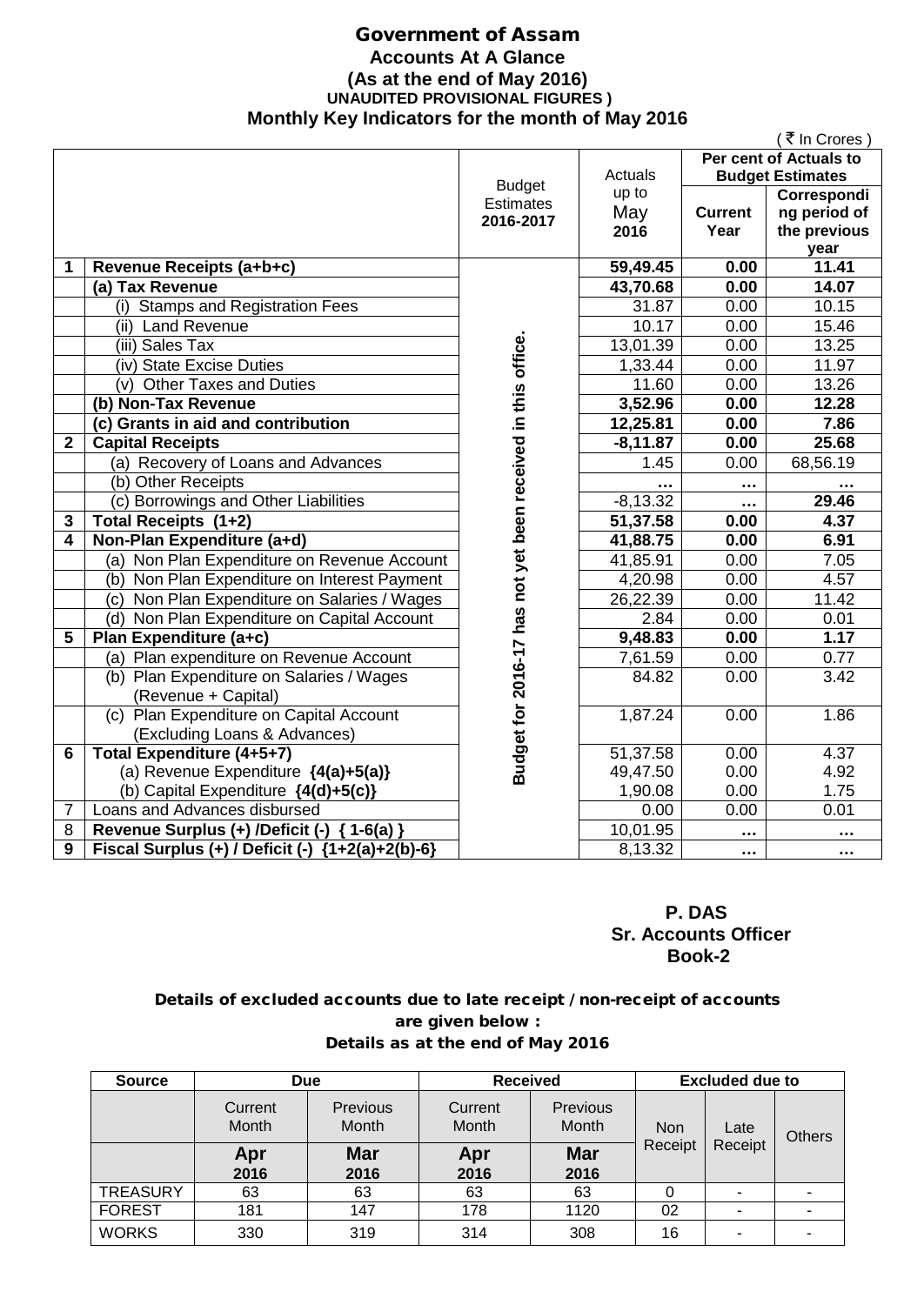## Monthly trend of **TAX REVENUE** ( Refer to Item No. 1 (a) of Monthly Accounts at a Glance )

|                  |                |                    |                | (₹ In crores)      |
|------------------|----------------|--------------------|----------------|--------------------|
|                  |                | 2016-17            |                | 2015-16            |
| <b>Months</b>    | <b>MONTHLY</b> | <b>PROGRESSIVE</b> | <b>MONTHLY</b> | <b>PROGRESSIVE</b> |
| <b>APRIL</b>     | 2,177.07       | 2.177.07           | 2,073.24       | 2,073.24           |
| <b>MAY</b>       | 2,193.61       | 4,370.68           | 2,085.84       | 4,159.08           |
| <b>JUNE</b>      |                |                    | 2,099.58       | 6,258.66           |
| <b>JULY</b>      |                |                    | 2,061.65       | 8,320.31           |
| <b>AUGUST</b>    |                |                    | 2,018.74       | 10,339.05          |
| <b>SEPTEMBER</b> |                |                    | 1,977.32       | 12,316.37          |
| <b>OCTOBER</b>   |                |                    | 2,074.74       | 14,391.11          |
| <b>NOVEMBER</b>  |                |                    | 2,025.99       | 16,417.10          |
| <b>DECEMBER</b>  |                |                    | 2,100.97       | 18,518.07          |
| <b>JANUARY</b>   |                |                    | 2,095.49       | 20,613.56          |
| <b>FEBRUARY</b>  |                |                    | 2,116.48       | 22,730.04          |
| <b>MARCH</b>     |                |                    | 4,161.34       | 26,891.38          |

**Note :** As the details of excluded accounts are not likely to be the same for the current and corresponding periods, the comparison will be indicative only. For details of excluded accounts, reference to Accounts at a Glance is invited.

# Monthly trend of **NON-TAX REVENUE**

# ( Refer to Item No. 1 (b) of Monthly Accounts at a Glance )

|                  |                |                    |                | ∶ ₹ In crores )    |
|------------------|----------------|--------------------|----------------|--------------------|
| <b>Months</b>    | 2016-17        |                    | 2015-16        |                    |
|                  | <b>MONTHLY</b> | <b>PROGRESSIVE</b> | <b>MONTHLY</b> | <b>PROGRESSIVE</b> |
| <b>APRIL</b>     | 166.18         | 166.18             | 331.93         | 331.93             |
| <b>MAY</b>       | 186.78         | 352.96             | 199.48         | 531.41             |
| <b>JUNE</b>      |                |                    | 301.79         | 833.20             |
| <b>JULY</b>      |                |                    | 231.52         | 1,064.72           |
| <b>AUGUST</b>    |                |                    | 167.27         | 1,231.99           |
| <b>SEPTEMBER</b> |                |                    | 165.17         | 1,397.16           |
| <b>OCTOBER</b>   |                |                    | 202.77         | 1,599.93           |
| <b>NOVEMBER</b>  |                |                    | 211.23         | 1,811.16           |
| <b>DECEMBER</b>  |                |                    | 185.94         | 1,997.10           |
| <b>JANUARY</b>   |                |                    | 204.50         | 2,201.60           |
| <b>FEBRUARY</b>  |                |                    | 197.19         | 2,398.79           |
| <b>MARCH</b>     |                |                    | 361.21         | 2,760.00           |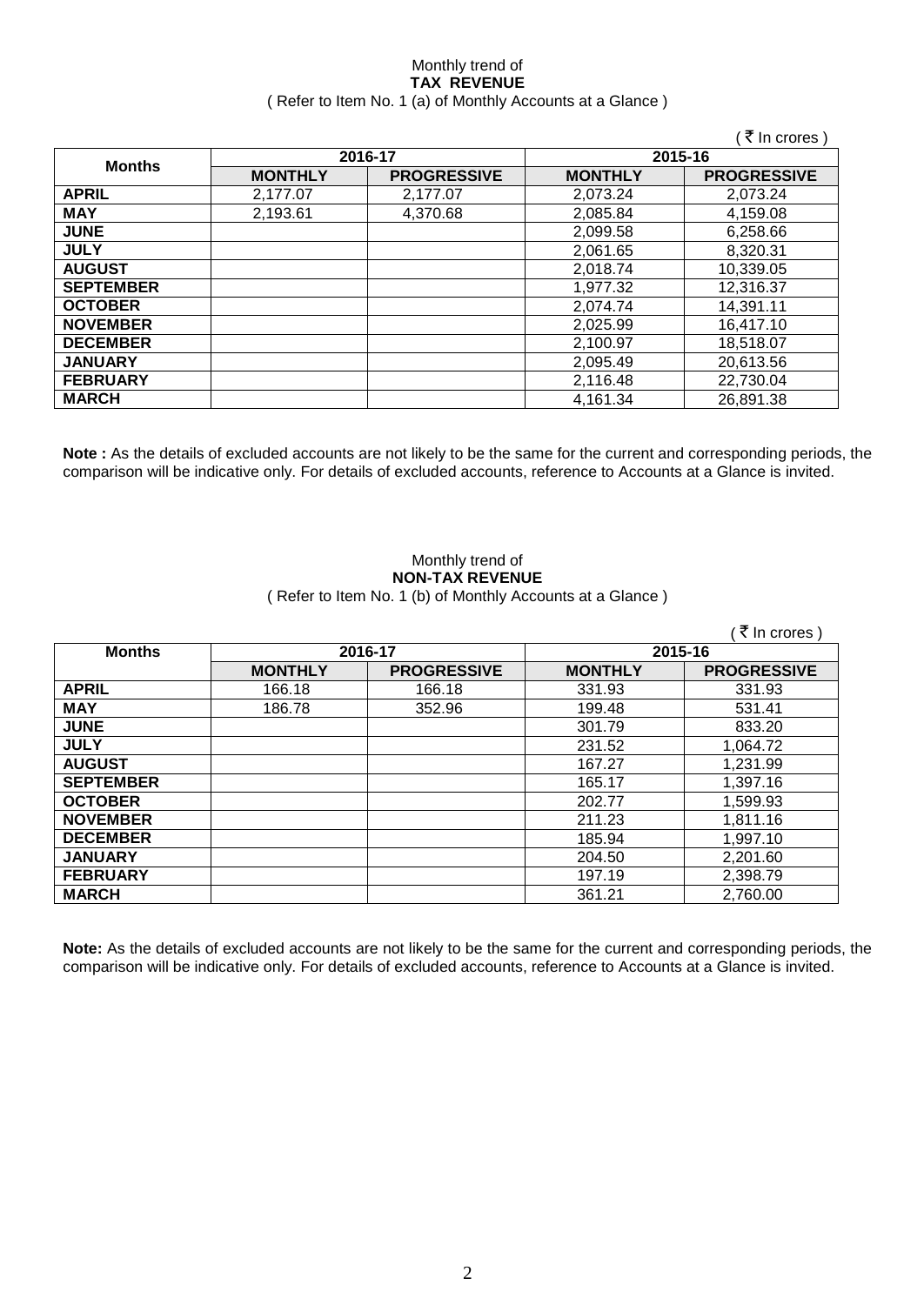# Monthly trend of **GRANTS-IN-AID AND CONTRIBUTION**

( Refer to Item No. 1 (c) of Monthly Accounts at a Glance )

|                  |                |                    |                | ( ₹ In crores )    |
|------------------|----------------|--------------------|----------------|--------------------|
| <b>Months</b>    |                | 2016-17            |                | 2015-16            |
|                  | <b>MONTHLY</b> | <b>PROGRESSIVE</b> | <b>MONTHLY</b> | <b>PROGRESSIVE</b> |
| <b>APRIL</b>     | 443.89         | 443.89             | 373.68         | 373.68             |
| <b>MAY</b>       | 781.92         | 1,225.81           | 1,448.44       | 1,822.12           |
| <b>JUNE</b>      |                |                    | 945.32         | 2,767.45           |
| <b>JULY</b>      |                |                    | 627.02         | 3,394.47           |
| <b>AUGUST</b>    |                |                    | 2,215.65       | 5,610.12           |
| <b>SEPTEMBER</b> |                |                    | 1,351.85       | 6,961.97           |
| <b>OCTOBER</b>   |                |                    | 404.19         | 7,366.16           |
| <b>NOVEMBER</b>  |                |                    | 508.64         | 7,874.80           |
| <b>DECEMBER</b>  |                |                    | 1,102.87       | 8,977.67           |
| <b>JANUARY</b>   |                |                    | 311.91         | 9,289.58           |
| <b>FEBRUARY</b>  |                |                    | 854.30         | 10,143.88          |
| <b>MARCH</b>     |                |                    | 2,652.17       | 12,796.05          |

**Note :** As the details of excluded accounts are not likely to be the same for the current and corresponding periods, the comparison will be indicative only. For details of excluded accounts, reference to Accounts at a Glance is invited.

### Monthly trend of **RECOVERY OF LOANS AND ADVANCES** ( Refer to Item No. 2 (a) of Monthly Accounts at a Glance )

( $\bar{\tau}$  In crores) **Months 2016-17 2015-16 MONTHLY PROGRESSIVE MONTHLY PROGRESSIVE APRIL** 0.41 0.41 503.35 503.35 **MAY** 1.04 1.45 2.57 503.92 **JUNE** 504.40 **JULY** 0.37 504.77 **AUGUST** 2.47 507.24 **SEPTEMBER** | 1 0.39 507.63 **OCTOBER** 0.68 508.31 **NOVEMBER** | 1 0.38 508.69 **DECEMBER** 0.50 509.19 **JANUARY** 0.41 509.60 **FEBRUARY** 0.28 509.88 **MARCH** 0.60 510.48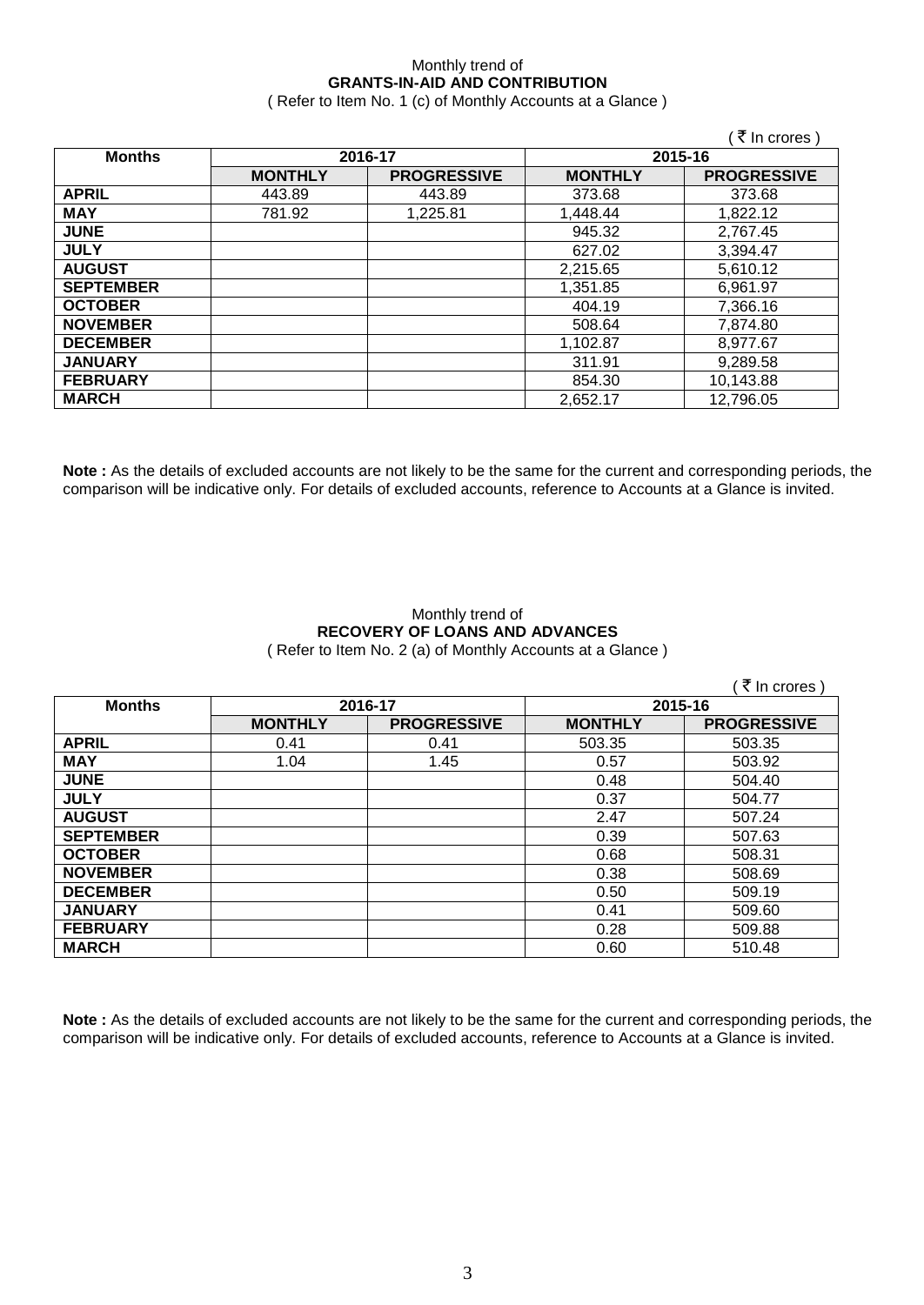## Monthly trend of **OTHER RECEIPTS** ( Refer to Item No. 2 (b) of Monthly Accounts at a Glance )

|                  |                |                    |                | ₹ In crores)       |
|------------------|----------------|--------------------|----------------|--------------------|
| <b>Months</b>    |                | 2016-17            | 2015-16        |                    |
|                  | <b>MONTHLY</b> | <b>PROGRESSIVE</b> | <b>MONTHLY</b> | <b>PROGRESSIVE</b> |
| <b>APRIL</b>     | 0.00           | 0.00               | 0.00           | 0.00               |
| <b>MAY</b>       | 0.00           | 0.00               | 0.00           | 0.00               |
| <b>JUNE</b>      |                |                    | 0.00           | 0.00               |
| <b>JULY</b>      |                |                    | 0.00           | 0.00               |
| <b>AUGUST</b>    |                |                    | 0.00           | 0.00               |
| <b>SEPTEMBER</b> |                |                    | 0.00           | 0.00               |
| <b>OCTOBER</b>   |                |                    | 0.00           | 0.00               |
| <b>NOVEMBER</b>  |                |                    | 0.00           | 0.00               |
| <b>DECEMBER</b>  |                |                    | 0.00           | 0.00               |
| <b>JANUARY</b>   |                |                    | 0.00           | 0.00               |
| <b>FEBRUARY</b>  |                |                    | 0.00           | 0.00               |
| <b>MARCH</b>     |                |                    | 0.00           | 0.00               |

**Note :** As the details of excluded accounts are not likely to be the same for the current and corresponding periods, the comparison will be indicative only. For details of excluded accounts, reference to Accounts at a Glance is invited.

## Monthly trend of **BORROWINGS AND OTHER LIABILITIES** ( Refer to Item No. 2 (c) of Monthly Accounts at a Glance )

|                  |                |                    |                | ₹ In crores )      |
|------------------|----------------|--------------------|----------------|--------------------|
| <b>Months</b>    |                | 2016-17            |                | 2015-16            |
|                  | <b>MONTHLY</b> | <b>PROGRESSIVE</b> | <b>MONTHLY</b> | <b>PROGRESSIVE</b> |
| <b>APRIL</b>     | $-868.08$      | $-868.08$          | $-2,270.58$    | $-2.270.58$        |
| <b>MAY</b>       | 54.76          | $-813.32$          | $-1,664.91$    | $-3,935.49$        |
| <b>JUNE</b>      |                |                    | 506.92         | $-3,428.57$        |
| <b>JULY</b>      |                |                    | $-359.74$      | $-3,788.31$        |
| <b>AUGUST</b>    |                |                    | $-2,395.33$    | $-6,183.64$        |
| <b>SEPTEMBER</b> |                |                    | $-352.87$      | $-6,536.51$        |
| <b>OCTOBER</b>   |                |                    | 892.22         | $-5,644.29$        |
| <b>NOVEMBER</b>  |                |                    | 181.10         | $-5,463.19$        |
| <b>DECEMBER</b>  |                |                    | -471.32        | $-5,934.51$        |
| <b>JANUARY</b>   |                |                    | 1,355.00       | $-4,579.51$        |
| <b>FEBRUARY</b>  |                |                    | 470.69         | $-4,108.82$        |
| <b>MARCH</b>     |                |                    | 392.46         | $-3,716.36$        |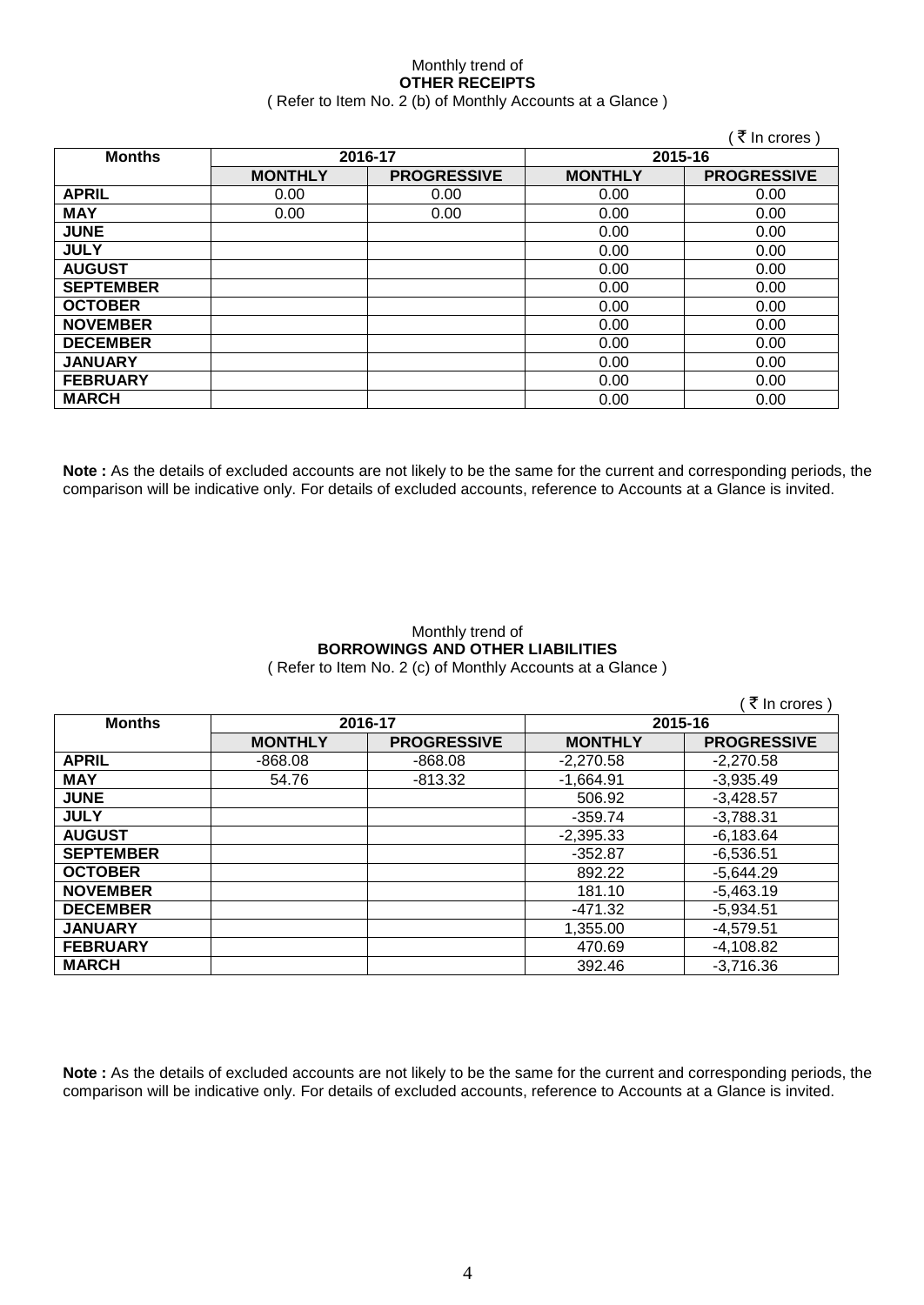## Monthly trend of **TOTAL RECEIPTS** ( Refer to Item No. 3 of Monthly Accounts at a Glance )

|                  |                |                    |                | ₹ In crores)       |
|------------------|----------------|--------------------|----------------|--------------------|
| <b>Months</b>    |                | 2016-17            |                | 2015-16            |
|                  | <b>MONTHLY</b> | <b>PROGRESSIVE</b> | <b>MONTHLY</b> | <b>PROGRESSIVE</b> |
| <b>APRIL</b>     | 1,919.47       | 1,919.47           | 1,011.62       | 1,011.62           |
| <b>MAY</b>       | 3,218.11       | 5,137.57           | 2,069.43       | 3,081.05           |
| <b>JUNE</b>      |                |                    | 3,854.09       | 6,935.14           |
| <b>JULY</b>      |                |                    | 2,560.82       | 9,495.96           |
| <b>AUGUST</b>    |                |                    | 2,008.80       | 11,504.76          |
| <b>SEPTEMBER</b> |                |                    | 3,141.85       | 14,646.61          |
| <b>OCTOBER</b>   |                |                    | 3,574.61       | 18,221.22          |
| <b>NOVEMBER</b>  |                |                    | 2,927.34       | 21,148.56          |
| <b>DECEMBER</b>  |                |                    | 2,918.96       | 24,067.52          |
| <b>JANUARY</b>   |                |                    | 3,967.31       | 28,034.83          |
| <b>FEBRUARY</b>  |                |                    | 3,638.94       | 31,673.77          |
| <b>MARCH</b>     |                |                    | 7,567.78       | 39,241.55          |

**Note** : As the details of excluded accounts are not likely to be the same for the current and corresponding periods, the comparison will be indicative only. For details of excluded accounts, reference to Accounts at a Glance is invited.

### Monthly trend of **NON-PLAN EXPENDITURE ON REVENUE ACCOUNT** ( Refer to Item No. 4 (a) of Monthly Accounts at a Glance )

|                  |                |                    |                | ₹ In crores)       |
|------------------|----------------|--------------------|----------------|--------------------|
| <b>Months</b>    | 2016-17        |                    | 2015-16        |                    |
|                  | <b>MONTHLY</b> | <b>PROGRESSIVE</b> | <b>MONTHLY</b> | <b>PROGRESSIVE</b> |
| <b>APRIL</b>     | 1,855.80       | 1,855.80           | 904.35         | 904.35             |
| <b>MAY</b>       | 2,330.11       | 4,185.91           | 1,812.59       | 2,716.94           |
| <b>JUNE</b>      |                |                    | 2,293.03       | 5,009.97           |
| <b>JULY</b>      |                |                    | 1,990.00       | 6,999.97           |
| <b>AUGUST</b>    |                |                    | 1,644.29       | 8,644.26           |
| <b>SEPTEMBER</b> |                |                    | 1,952.76       | 10,597.02          |
| <b>OCTOBER</b>   |                |                    | 2,200.25       | 12,797.27          |
| <b>NOVEMBER</b>  |                |                    | 2,327.14       | 15,124.41          |
| <b>DECEMBER</b>  |                |                    | 2,283.93       | 17,408.34          |
| <b>JANUARY</b>   |                |                    | 2,152.18       | 19,560.52          |
| <b>FEBRUARY</b>  |                |                    | 2,775.97       | 22,336.49          |
| <b>MARCH</b>     |                |                    | 4,672.92       | 27,009.41          |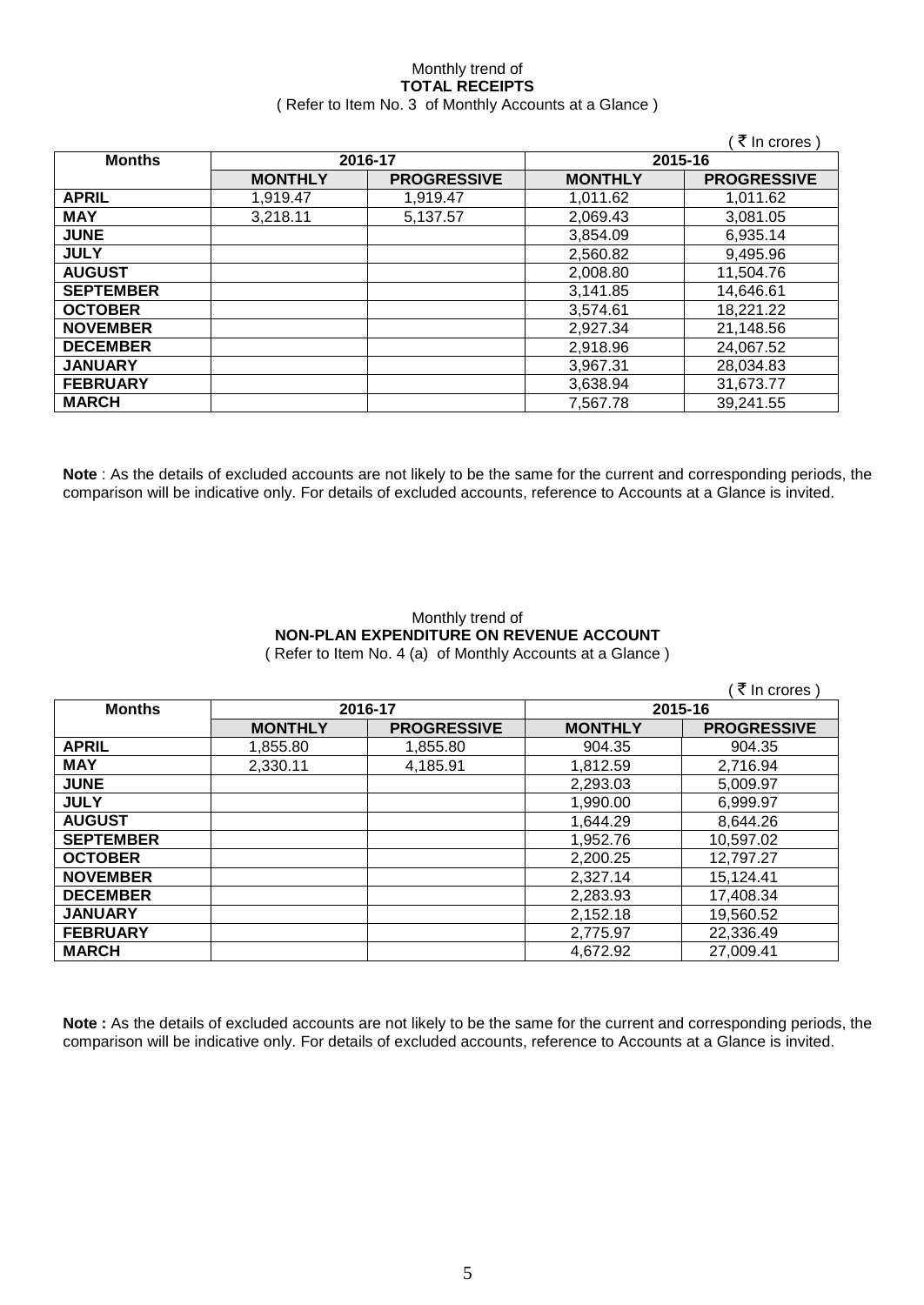# Monthly trend of **NON-PLAN EXPENDITURE ON INTEREST PAYMENT**

( Refer to Item No. 4 (b) of Monthly Accounts at a Glance )

|                  |                |                    |                | ∶₹ In crores )     |
|------------------|----------------|--------------------|----------------|--------------------|
| <b>Months</b>    | 2016-17        |                    | 2015-16        |                    |
|                  | <b>MONTHLY</b> | <b>PROGRESSIVE</b> | <b>MONTHLY</b> | <b>PROGRESSIVE</b> |
| <b>APRIL</b>     | 103.52         | 103.52             | 10.08          | 10.08              |
| <b>MAY</b>       | 317.46         | 420.98             | 118.40         | 128.48             |
| <b>JUNE</b>      |                |                    | 133.76         | 262.24             |
| <b>JULY</b>      |                |                    | 87.71          | 349.95             |
| <b>AUGUST</b>    |                |                    | 221.32         | 571.27             |
| <b>SEPTEMBER</b> |                |                    | 332.61         | 903.88             |
| <b>OCTOBER</b>   |                |                    | 119.31         | 1,023.19           |
| <b>NOVEMBER</b>  |                |                    | 32.76          | 1,055.95           |
| <b>DECEMBER</b>  |                |                    | 170.99         | 1,226.94           |
| <b>JANUARY</b>   |                |                    | 134.42         | 1,361.36           |
| <b>FEBRUARY</b>  |                |                    | 237.77         | 1,599.13           |
| <b>MARCH</b>     |                |                    | 373.36         | 1,972.49           |

**Note :** As the details of excluded accounts are not likely to be the same for the current and corresponding periods, the comparison will be indicative only. For details of excluded accounts, reference to Accounts at a Glance is invited.

# Monthly trend of **NON-PLAN EXPENDITURE ON CAPITAL ACCOUNT ( EXCLUDING LOANS & ADVANCES )**

( Refer to Item No. 4 (d) of Monthly Accounts at a Glance )

 $($   $\bar{z}$  In crores )

| <b>Months</b>    | 2016-17        |                    | 2015-16        |                    |
|------------------|----------------|--------------------|----------------|--------------------|
|                  | <b>MONTHLY</b> | <b>PROGRESSIVE</b> | <b>MONTHLY</b> | <b>PROGRESSIVE</b> |
| <b>APRIL</b>     | 0.00           | 0.00               | 0.00           | 0.00               |
| <b>MAY</b>       | 2.84           | 2.84               | $-0.01$        | $-0.01$            |
| <b>JUNE</b>      |                |                    | 0.54           | 0.53               |
| <b>JULY</b>      |                |                    | 0.29           | 0.82               |
| <b>AUGUST</b>    |                |                    | $-1.75$        | $-0.93$            |
| <b>SEPTEMBER</b> |                |                    | $-44.64$       | $-45.57$           |
| <b>OCTOBER</b>   |                |                    | 2.71           | $-42.86$           |
| <b>NOVEMBER</b>  |                |                    | 1.06           | $-41.80$           |
| <b>DECEMBER</b>  |                |                    | 15.35          | $-26.45$           |
| <b>JANUARY</b>   |                |                    | 16.28          | $-10.17$           |
| <b>FEBRUARY</b>  |                |                    | 4.95           | $-5.22$            |
| <b>MARCH</b>     |                |                    | $-7.82$        | $-13.04$           |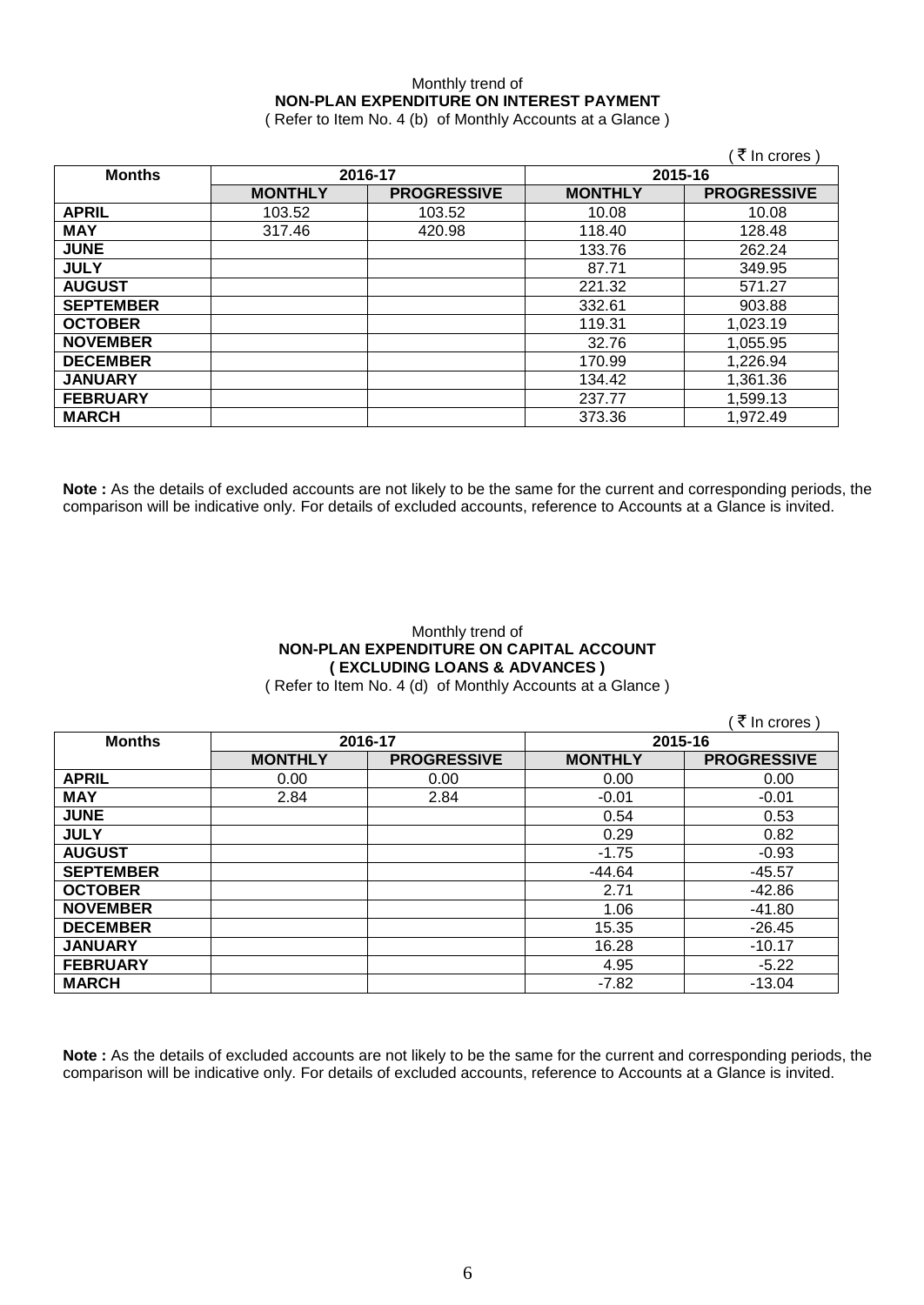# Monthly trend of **PLAN EXPENDITURE ON REVENUE ACCOUNT**

( Refer to Item No. 5 (a) of Monthly Accounts at a Glance )

|                  |                |                    |                | (₹ In crores)      |  |
|------------------|----------------|--------------------|----------------|--------------------|--|
| <b>Months</b>    |                | 2016-17            | 2015-16        |                    |  |
|                  | <b>MONTHLY</b> | <b>PROGRESSIVE</b> | <b>MONTHLY</b> | <b>PROGRESSIVE</b> |  |
| <b>APRIL</b>     | 58.54          | 58.54              | 48.28          | 48.28              |  |
| <b>MAY</b>       | 703.05         | 761.59             | 103.60         | 151.88             |  |
| <b>JUNE</b>      |                |                    | 1,468.79       | 1,638.67           |  |
| <b>JULY</b>      |                |                    | 279.22         | 1,917.89           |  |
| <b>AUGUST</b>    |                |                    | 125.35         | 2,043.24           |  |
| <b>SEPTEMBER</b> |                |                    | 1,095.45       | 3,138.69           |  |
| <b>OCTOBER</b>   |                |                    | 1,218.93       | 4,357.62           |  |
| <b>NOVEMBER</b>  |                |                    | 355.29         | 4,712.91           |  |
| <b>DECEMBER</b>  |                |                    | 470.57         | 5,183.48           |  |
| <b>JANUARY</b>   |                |                    | 1,390.66       | 6,574.14           |  |
| <b>FEBRUARY</b>  |                |                    | 573.67         | 7,147.81           |  |
| <b>MARCH</b>     |                |                    | 2,150.64       | 9,298.45           |  |

**Note** : As the details of excluded accounts are not likely to be the same for the current and corresponding periods, the comparison will be indicative only. For details of excluded accounts, reference to Accounts at a Glance is invited.

### Monthly trend of **PLAN EXPENDITURE ON CAPITAL ACCOUNT ( EXCLUDING LOANS & ADVANCES )** ( Refer to Item No. 5 (c) of Monthly Accounts at a Glance )

 $($  ₹ In crores  $)$ **Months 2016-17 2015-16 MONTHLY PROGRESSIVE MONTHLY PROGRESSIVE APRIL** 5.13 5.13 58.99 58.99 **MAY** | 182.11 | 187.24 | 153.19 | 212.18 **JUNE** 73.73 285.91 **JULY** 282.30 568.21 **AUGUST** 147.74 715.95 **SEPTEMBER** 138.28 854.23<br> **OCTOBER** 144.21 998.44 **OCTOBER** 144.21 998.44 **NOVEMBER** 1,242.28 **DECEMBER** 149.09 1,391.37<br> **JANUARY** 350.69 1,742.06 **JANUARY** 350.69 1,742.06 **FEBRUARY** | 249.35 | 1,991.41 **MARCH** 695.23 2,686.64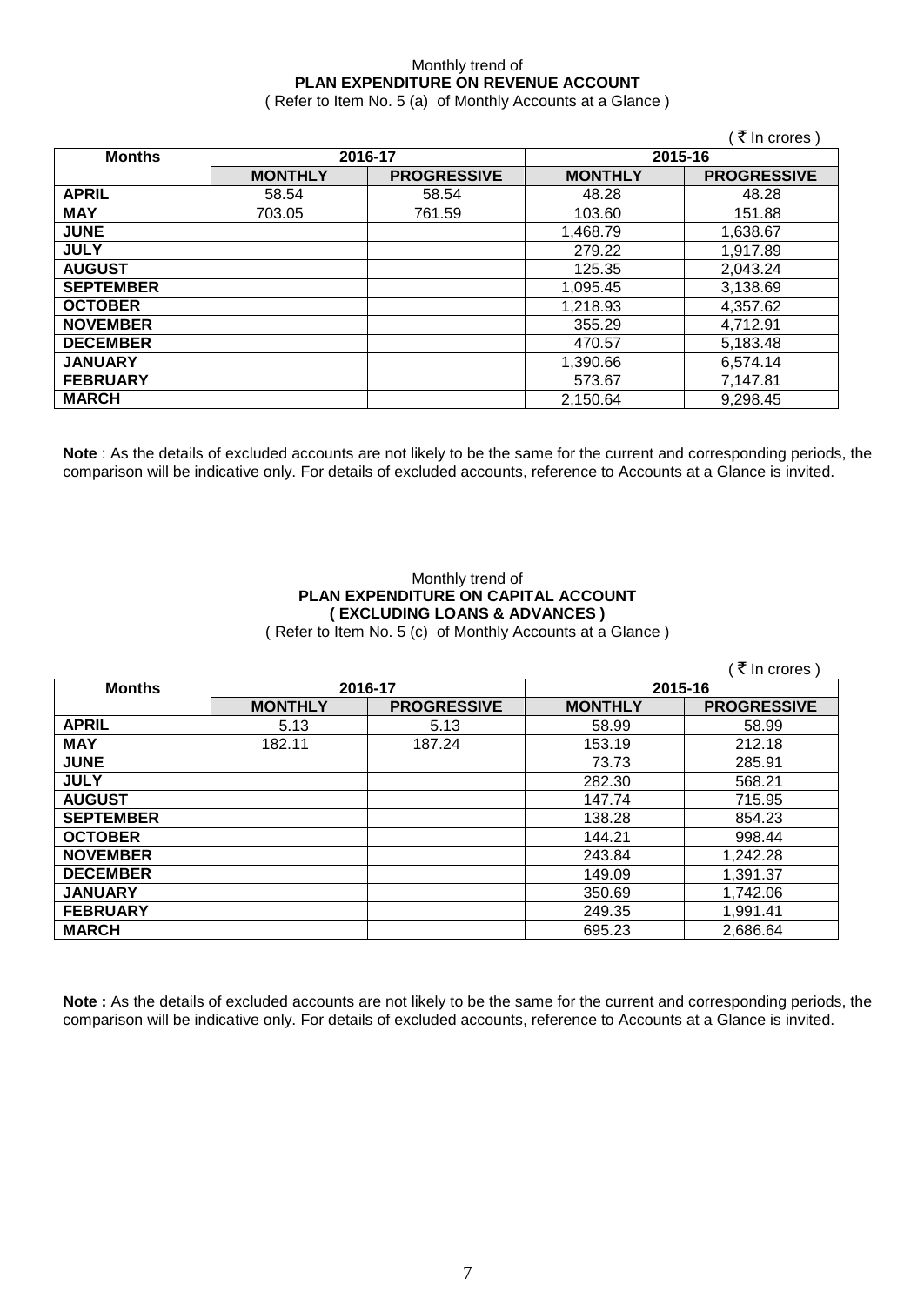## Monthly trend of **TOTAL EXPENDITURE** ( Refer to Item No. 6 of Monthly Accounts at a Glance )

|                  |                |                    |                | (₹ In crores)      |
|------------------|----------------|--------------------|----------------|--------------------|
| <b>Months</b>    | 2016-17        |                    | 2015-16        |                    |
|                  | <b>MONTHLY</b> | <b>PROGRESSIVE</b> | <b>MONTHLY</b> | <b>PROGRESSIVE</b> |
| <b>APRIL</b>     | 1,919.47       | 1,919.47           | 1,011.62       | 1,011.62           |
| <b>MAY</b>       | 3,218.11       | 5,137.58           | 2,069.43       | 3,081.05           |
| <b>JUNE</b>      |                |                    | 3.854.09       | 6,935.14           |
| <b>JULY</b>      |                |                    | 2,560.82       | 9,495.96           |
| <b>AUGUST</b>    |                |                    | 2,008.80       | 11,504.76          |
| <b>SEPTEMBER</b> |                |                    | 3,141.85       | 14,646.61          |
| <b>OCTOBER</b>   |                |                    | 3,574.61       | 18,221.22          |
| <b>NOVEMBER</b>  |                |                    | 2,927.34       | 21,148.56          |
| <b>DECEMBER</b>  |                |                    | 2,918.96       | 24,067.52          |
| <b>JANUARY</b>   |                |                    | 3,967.31       | 28,034.83          |
| <b>FEBRUARY</b>  |                |                    | 3,638.94       | 31,673.77          |
| <b>MARCH</b>     |                |                    | 7,567.78       | 39,241.55          |

**Note :** As the details of excluded accounts are not likely to be the same for the current and corresponding periods, the comparison will be indicative only. For details of excluded accounts, reference to Accounts at a Glance is invited.

### Monthly trend of **REVENUE EXPENDITURE** ( Refer to Item No. 6(a) of Monthly Accounts at a Glance )

 $($   $\overline{\mathfrak{F}}$  In crores )

| <b>Months</b>    | 2016-17        |                    | 2015-16        |                    |
|------------------|----------------|--------------------|----------------|--------------------|
|                  | <b>MONTHLY</b> | <b>PROGRESSIVE</b> | <b>MONTHLY</b> | <b>PROGRESSIVE</b> |
| <b>APRIL</b>     | 1,914.34       | 1,914.34           | 952.64         | 952.64             |
| <b>MAY</b>       | 3,033.16       | 4,947.50           | 1,916.18       | 2,868.82           |
| <b>JUNE</b>      |                |                    | 3,779.82       | 6,648.64           |
| <b>JULY</b>      |                |                    | 2,269.22       | 8,917.86           |
| <b>AUGUST</b>    |                |                    | 1,769.64       | 10,687.50          |
| <b>SEPTEMBER</b> |                |                    | 3,048.21       | 13,735.71          |
| <b>OCTOBER</b>   |                |                    | 3,419.18       | 17,154.89          |
| <b>NOVEMBER</b>  |                |                    | 2,682.43       | 19,837.32          |
| <b>DECEMBER</b>  |                |                    | 2,754.50       | 22,591.82          |
| <b>JANUARY</b>   |                |                    | 3,542.84       | 26,134.66          |
| <b>FEBRUARY</b>  |                |                    | 3,349.64       | 29,484.30          |
| <b>MARCH</b>     |                |                    | 6,823.56       | 36,307.86          |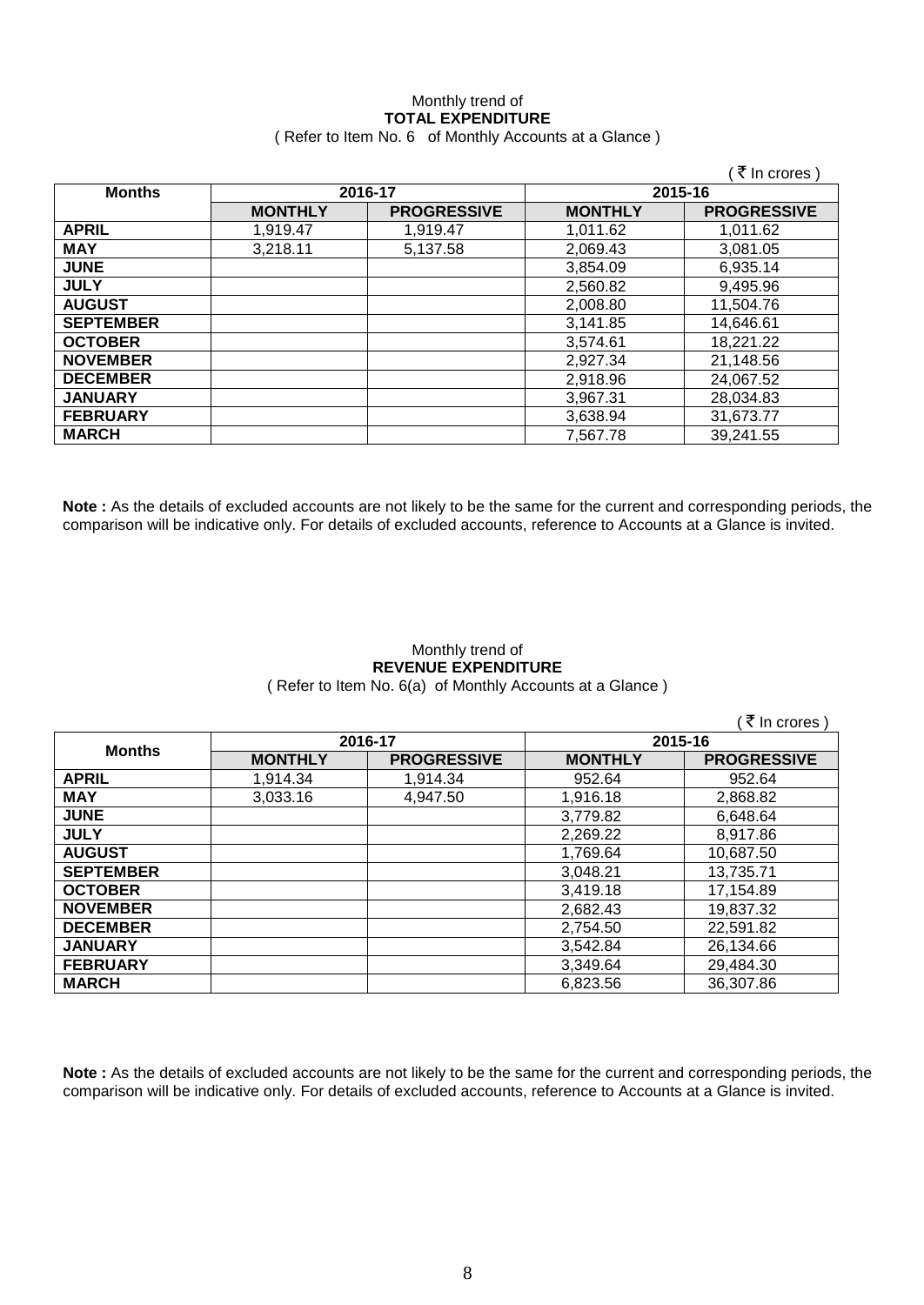## Monthly trend of **CAPITAL EXPENDITURE**  ( Refer to Item No. 6(b) of Monthly Accounts at a Glance )

|                  |                |                    |                | (₹ In crores)      |
|------------------|----------------|--------------------|----------------|--------------------|
| <b>Months</b>    | 2016-17        |                    | 2015-16        |                    |
|                  | <b>MONTHLY</b> | <b>PROGRESSIVE</b> | <b>MONTHLY</b> | <b>PROGRESSIVE</b> |
| <b>APRIL</b>     | 5.13           | 5.13               | 58.99          | 58.99              |
| <b>MAY</b>       | 184.95         | 190.08             | 153.18         | 212.17             |
| <b>JUNE</b>      |                |                    | 74.27          | 286.44             |
| <b>JULY</b>      |                |                    | 282.59         | 569.03             |
| <b>AUGUST</b>    |                |                    | 145.99         | 715.02             |
| <b>SEPTEMBER</b> |                |                    | 93.64          | 808.66             |
| <b>OCTOBER</b>   |                |                    | 146.92         | 955.58             |
| <b>NOVEMBER</b>  |                |                    | 244.90         | 1,200.48           |
| <b>DECEMBER</b>  |                |                    | 164.44         | 1,364.92           |
| <b>JANUARY</b>   |                |                    | 366.97         | 1,731.89           |
| <b>FEBRUARY</b>  |                |                    | 254.29         | 1,986.18           |
| <b>MARCH</b>     |                |                    | 687.42         | 2,673.60           |

**Note :** As the details of excluded accounts are not likely to be the same for the current and corresponding periods, the comparison will be indicative only. For details of excluded accounts, reference to Accounts at a Glance is invited.

## Monthly trend of **LOANS AND ADVANCES DISBURSED** ( Refer to Item No. 7 of Monthly Accounts at a Glance )

|                  |                |                    |                | ़₹ In crores )     |
|------------------|----------------|--------------------|----------------|--------------------|
| <b>Months</b>    | 2016-17        |                    | 2015-16        |                    |
|                  | <b>MONTHLY</b> | <b>PROGRESSIVE</b> | <b>MONTHLY</b> | <b>PROGRESSIVE</b> |
| <b>APRIL</b>     | 0.00           | 0.00               | 0.00           | 0.00               |
| <b>MAY</b>       | 0.00           | 0.00               | 0.06           | 0.06               |
| <b>JUNE</b>      |                |                    | 0.00           | 0.06               |
| <b>JULY</b>      |                |                    | 9.01           | 9.07               |
| <b>AUGUST</b>    |                |                    | 93.17          | 102.24             |
| <b>SEPTEMBER</b> |                |                    | 0.00           | 102.24             |
| <b>OCTOBER</b>   |                |                    | 8.51           | 110.75             |
| <b>NOVEMBER</b>  |                |                    | 0.01           | 110.76             |
| <b>DECEMBER</b>  |                |                    | 0.02           | 110.78             |
| <b>JANUARY</b>   |                |                    | 57.50          | 168.28             |
| <b>FEBRUARY</b>  |                |                    | 35.00          | 203.28             |
| <b>MARCH</b>     |                |                    | 56.81          | 260.09             |